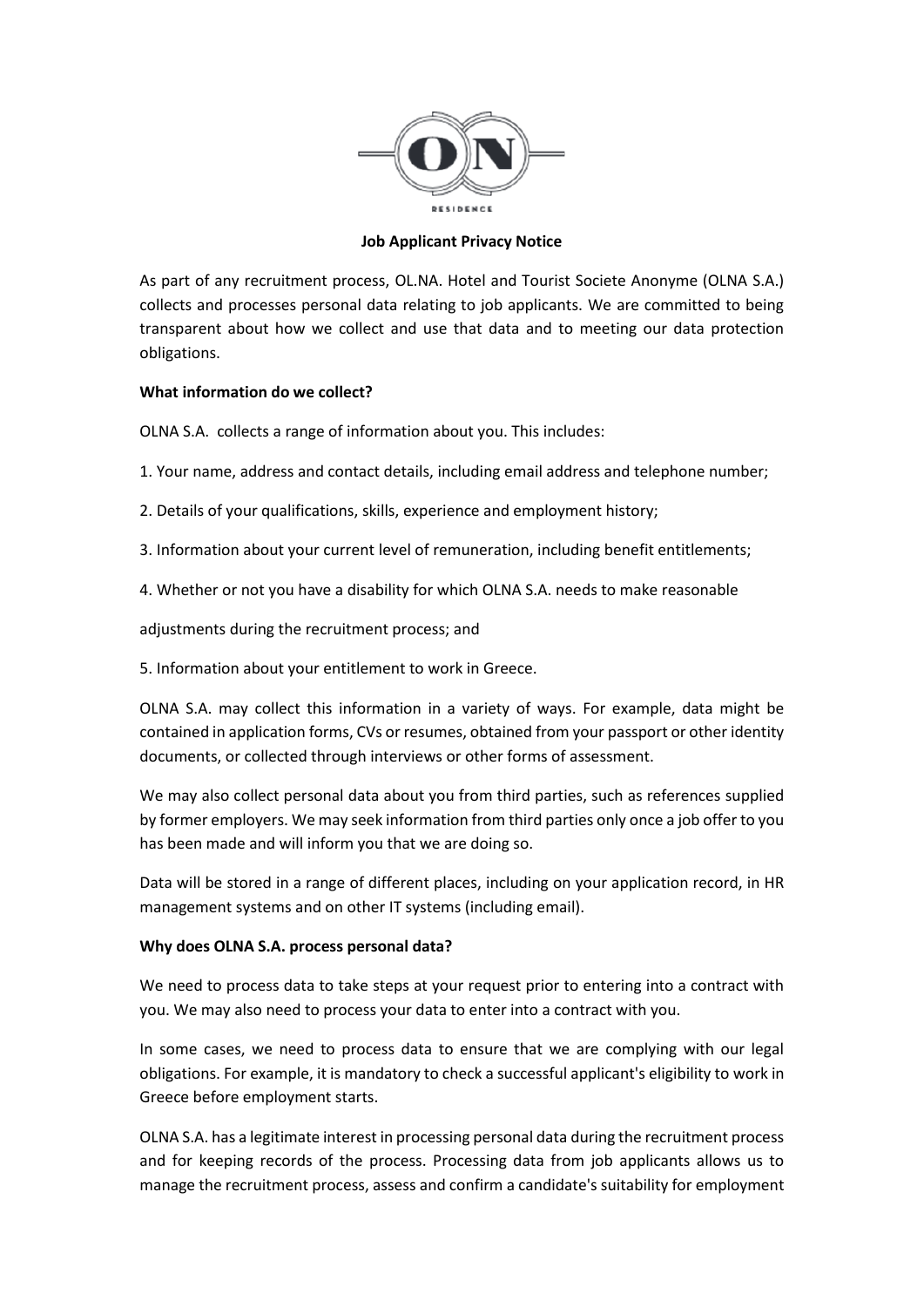and decide to whom to offer a job. We may also need to process data from job applicants to respond to and defend against legal claims.

OLNA S.A. may process special categories of data, such as information about ethnic origin, sexual orientation or religion or belief, to monitor OLNA S.A. recruitment statistics. We may also collect information about whether or not applicants are disabled to make reasonable adjustments for candidates who have a disability.

We process such information to carry out our obligations and exercise specific rights in relation to employment.

If your application is unsuccessful, OLNA S.A. may keep your personal data on file in case there are future employment opportunities for which you may be suited. We will ask for your consent before we keep your data for this purpose and you are free to withdraw your consent at any time.

# **Who has access to data?**

Your information may be shared internally for the purposes of the recruitment exercise. This includes management contractors, members of the HR and recruitment team, interviewers involved in the recruitment process and IT staff if access to the data is necessary for the performance of their roles.

We will not share your data with third parties, unless your application for employment is successful and we make you an offer of employment. We will then may share your data with former employers to obtain references for you, employment background check providers to obtain necessary background checks.

## **How does OLNA S.A. protect data?**

We take the security of your data seriously. We have internal policies and controls in place to ensure that your data is not lost, accidentally destroyed, misused or disclosed, and is not accessed except by our employees in the proper performance of their duties.

## **For how long does OLNA S.A. keep data?**

If your application for employment is unsuccessful, OLNA S.A. will hold your data on file for 6 (six) months. If you agree to allow us to keep your personal data on file, we will hold your data on file for a further 18 (eighteen) months for consideration for future employment opportunities. At the end of that period, or once you withdraw your consent, your data is deleted or destroyed. You will be asked when you submit your CV whether you give us consent to hold your details for the full 24 months in order to be considered for other positions or not.

If your application for employment is successful, personal data gathered during the recruitment process will be transferred to your Human Resources file (electronic and paper based) and retained during your employment.

The periods for which your data will be held will be provided to you in a new privacy notice.